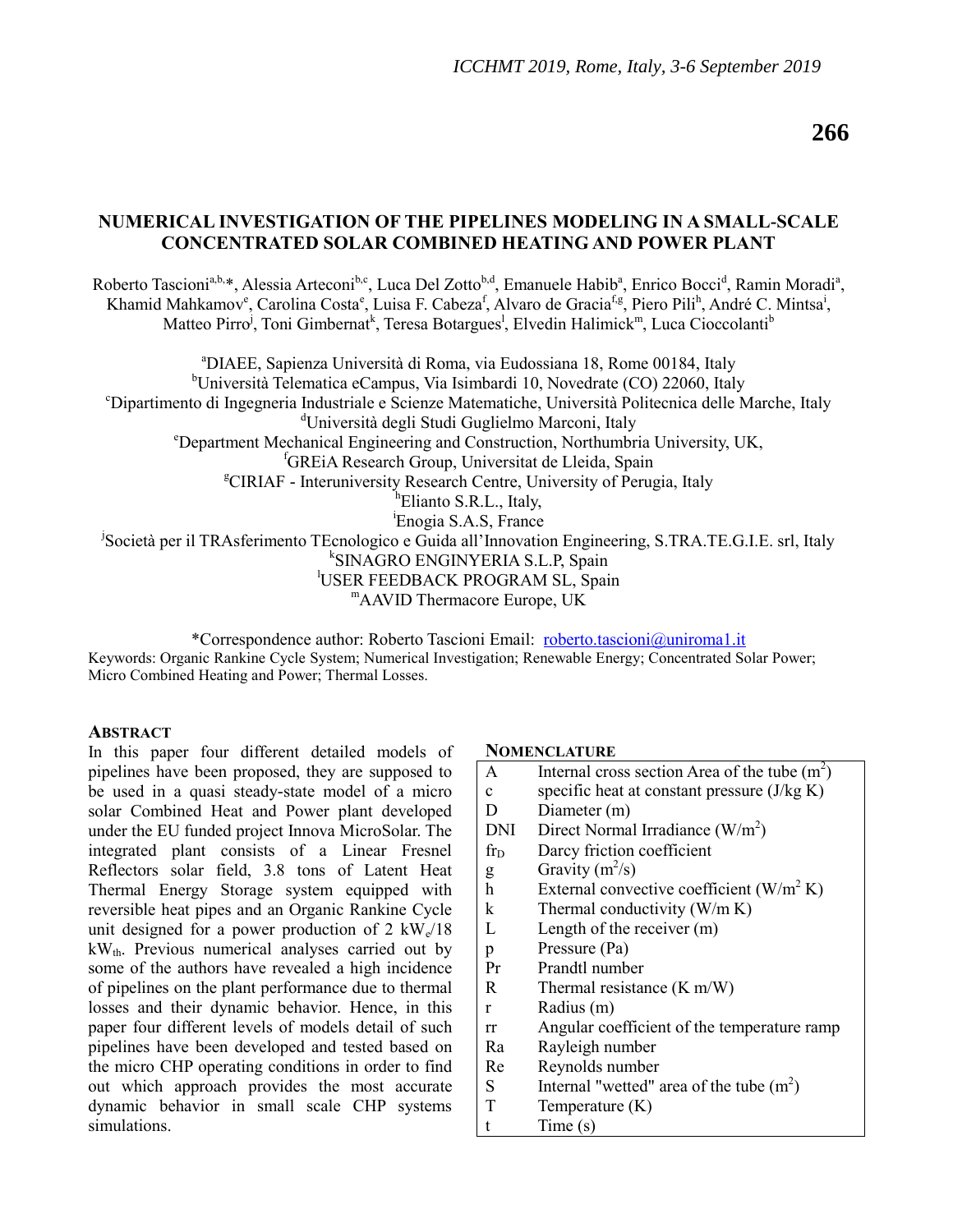| u                      | Velocity of the Heat Transfer Fluid (m/s) |  |  |  |
|------------------------|-------------------------------------------|--|--|--|
| Longitudinal axis<br>X |                                           |  |  |  |
| Ò                      | Heat transfer rate $(W/m)$                |  |  |  |
| Subscripts             |                                           |  |  |  |
| 1                      | Internal part of the tube                 |  |  |  |
| $\overline{2}$         | External part of the tube                 |  |  |  |
| $2$ -amb               | Mean properties between 2 and amb         |  |  |  |
| amb                    | External ambient                          |  |  |  |
| conv, int              | Internal convective                       |  |  |  |
| conv, ext              | External convective                       |  |  |  |
| cond                   | conductive                                |  |  |  |
| del                    | delay                                     |  |  |  |
| <b>HTF</b>             | <b>Heat Transfer Fluid</b>                |  |  |  |
| $\mathbf{i}$           | i-th cross section along x direction      |  |  |  |
| 1n                     | inlet                                     |  |  |  |
| int                    | internal                                  |  |  |  |
| ext                    | external                                  |  |  |  |
| ins                    | Insulating material                       |  |  |  |
| loss                   | Losses                                    |  |  |  |
| Nu                     | Nusselt number                            |  |  |  |
| oil                    | Diathermic oil                            |  |  |  |
| out                    | outlet                                    |  |  |  |
| $\mathbf R$            | Radius                                    |  |  |  |
| Steel                  | <b>Stainless Steel metal</b>              |  |  |  |
| th                     | Thermal                                   |  |  |  |
| W                      | Wall                                      |  |  |  |
| Greek symbols          |                                           |  |  |  |
| $\Delta x$             | Longitudinal discretization space (m)     |  |  |  |
| $\Lambda r$            | Radial discretization space (m)           |  |  |  |
| $\Delta t$             | Time discretization (s)                   |  |  |  |
| $\alpha$               | Thermal diffusivity $(m^2/s)$             |  |  |  |
| β                      | Thermal expansion coefficient (1/K)       |  |  |  |
| ν                      | Kinematic viscosity $(m^2/s)$             |  |  |  |
| η                      | Efficiency                                |  |  |  |
| ρ                      | Density (kg/m <sup>3</sup> )              |  |  |  |

# **1. INTRODUCTION**

In order to facilitate the transition towards a cleaner energy context, the European Union has updated its energy policy by fixing for the 2030: (i) a binding renewable energy target of at least 32% and (ii) an energy efficiency target of at least 32.5%, with a possible upward revision in 2023 [1].

Among the different technologies to efficiently convert and supply energy into buildings, Combined Heat and Power (CHP) plants in combination with district heating (DH) networks have already proved their appreciable benefits [2][3]. Despite this, rooms of improvement exist to increase their potential in reducing primary energy consumptions and curbing CO2 emissions. Indeed, their proper design and

operation are of paramount importance to limit the significant thermal losses of the pipelines. So far, many researchers have addressed such issues by modeling the thermal dynamic behavior of the pipelines networks. For instance, B. van der Heijde [4] presented the mathematical derivation and software implementation in Modelica of a thermohydraulic plug-flow model of thermal networks. They highlighted that the advantages of the plugflow model in comparison to the use of multiple control volumes is the grid size and time step independence with flow velocity and no numerical diffusion. Another example of improvement concerning the plug-flow model is explained by Denari et. al [5]. In particular, their approach provides the same accuracy of the finestdiscretization finite volume method (FVM), while being  $10<sup>3</sup>$  times faster and without introducing the smoothing effect of sharp temperature variations. Instead, Del Hoyo Arce et. al [6], developed a distribution pipe model, simpler than detailed models and less computationally costly. They obtained an error less than 5 %, and 0.02 % in the mass flow rate and temperature respectively, while the transient analysis showed differences in the pure delay in temperatures within the network. Chertkov and Novitsky [7] considered the dynamic/transient advection diffusion-losses equations, by keeping the velocity flow steady and adjusting the temperature at the heat producing source. This formulation bypasses the computationally expensive Partial Differential Equations (PDEs) solution. An alternative to the FVM is the Finite difference method. In [8], the authors applied the third order Euler discretization method with the Total Variation Diminishing (TVD) to assess the thermal behavior of the pipe in a DH network. In particular, they proved an effective elimination of the numerical dissipation and dispersion even in rather coarse grids. Indeed, the TVD prevents oscillations of solution near the sharp front of temperature variation where other numerical schemes, such as Lax Friedrich, Lax Wendroff, Crank Nicolson, fail [9]. One of the most used numerical scheme for solving the advection-diffusion equation is the Upwind Method thanks to its simple applicability and good accuracy also during fast rising or falling edge in temperature. Anyhow, the major problem of this solving method consists of an additional numerical diffusion due to the Courant-number and grid refinement. Wanga et al. [10] compared the implicit Upwind scheme with the characteristic line method,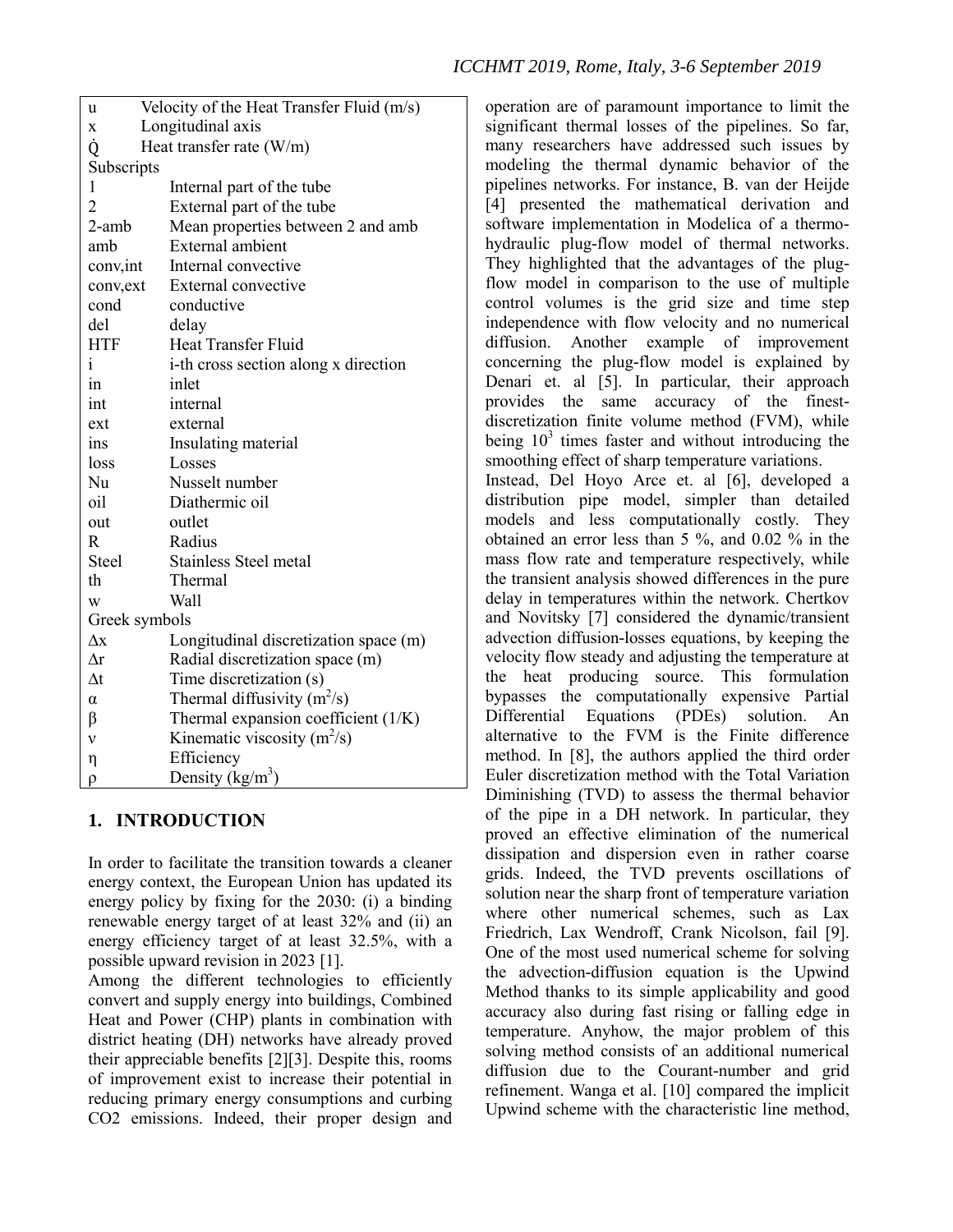finding that the first one is unconditionally stable and more informative in simulating the temperature distribution along the pipeline. While an extensive research activity is carried out with respect to pipelines in DH network, to the best of the authors' knowledge this aspect is still not investigated in case of small-scale CHP plants.

Among the different renewable energy resources to be used in CHP systems, solar energy is considered the one with the greatest potential thanks to its worldwide diffusion. However, it varies significantly with time, it is intermittent and has low density which requires the support of thermal storage technologies to extend its exploitation. In a previous work [11] some of the authors of the present paper developed a mathematical model of a micro-solar Organic Rankine Cycle plant for residential applications as designed within the EU funded project Innova Microsolar [12] finding a significant amount of thermal losses in the pipelines connecting the different subsystems. In this case every single pipe has been modeled as single node for the sake of simplicity. However, this hypothesis might introduce a significant approximation of the actual thermal behavior of the whole system. Indeed, shutdowns and restarts, as well as the flow rate variations, affect the ability of the solar field to produce more thermal power, or the ability of the Thermal Energy Storage to rise in temperature because of the thermal gradient along the pipe itself [13]. The thermal inertia of the pipelines, the multiple supply temperature levels of the transfer medium and the variability of local renewable energy sources entail significant fluctuations of their operation [13].

In this work, a detailed model of the pipelines connecting the different subsystems has been developed. In particular, a first order explicit Upwind method has been adopted for the fluid, whilst a first order in time and a second order in space Euler method has been used for the insulating walls. The choice fell on these numerical schemes because of their simple applicability and good effectiveness. In dynamic simulations the computational time is a tighten constrain, consequently simplified models have been also considered. The following models have been developed: (i) 2 D, (ii) 1 D radial (iii) 1 D longitudinal model and finally (iv) a lumped model. Thus, the accuracy of the different models has been tested for linear inlet temperature ramps with different slopes and at different fluid velocity. Comparing these results with the fluid regime

obtained by the dynamic simulation of the micro solar CHP (as temperature derivative and flow rate), it is possible to compare the models in terms of accuracy and computational time.

## **2. ANALYSIS AND MODELLING**

#### **2.1 Two dimensional tube model**

Predicting the thermal transient of the oil inside the pipeline means solving the transport equation of energy throughout the pipe itself. As shown in equation (1), both internal energy and heat losses depend on the axial position in the pipe and the time t:

$$
\frac{\partial (\rho c_p T A)}{\partial t} + \frac{\partial (\rho u (c_p T + p/\rho) A)}{\partial x} \n= uA \frac{\partial p}{\partial x} + \frac{\rho u^2 |u|}{2} f r_p S \qquad (1) \n+ \frac{\partial}{\partial x} \left( k_{HTF} A \frac{\partial T}{\partial x} \right) - \dot{Q}_{loss}
$$

The source term  $\dot{Q}_{loss}$  included in the advection equation 1 can be positive in case of heat losses from the internal fluid to the ambient and vice-versa. Since the pipelines under investigation are referred to a micro-scale CHP plant a detailed solution as for DH networks is not required while robustness and velocity of the code are preferred. As a consequence, all the terms on the second member of eq. 1 can be deleted and the source term excluded, with good approximation. Indeed, Van der Heijde et al. [4] have shown that the diffusivity term can be neglected, while the pressure difference and wall friction are not relevant in comparison to the total energy in common operating conditions. In light of these assumptions, the resulting advection equation can be re-written as:

$$
\frac{\partial(\rho c_p T A)}{\partial t} + \frac{\partial(\rho u c_p T A)}{\partial x} = -\dot{Q}_{loss}
$$
 (2)

According to the Fourier's law, in an isotropic medium the 1 D heat transfer equation can be written in cylindrical coordinates as

$$
\frac{1}{\alpha} \frac{\partial T}{\partial t} = \frac{1}{r} \frac{\partial T}{\partial r} + \frac{\partial^2 T}{\partial r^2}
$$
(3)

In order to ensure the correct heat transfer across the interface between the HTF-insulation and insulationambient a Von Neumann boundary condition needs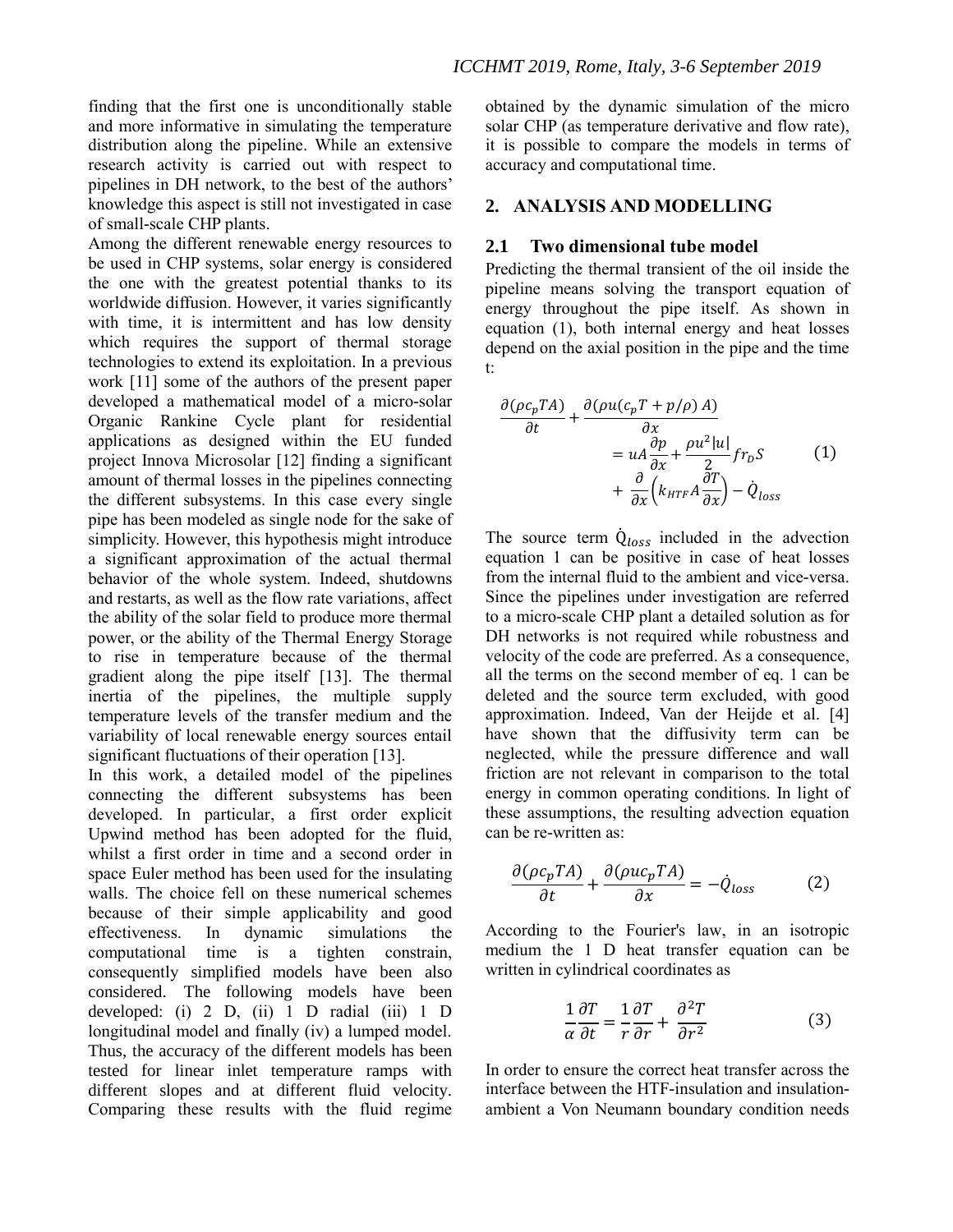to be included. Hence, the equations are discretized using the Finite Difference Method (FDM) by dividing the pipeline into o circumferential sections along the radial direction and m segments in the axial direction. The time and the spatial derivatives of the oil temperature, instead, are replaced by difference quotients.

Hence, in this work the one order explicit Upwind scheme was applied for solving the advection equation (2) as shown below:

$$
\frac{T_{i,j}^{k+1} - T_{i,j}^k}{\Delta t} + u_i \frac{T_{i,j}^k - T_{i-1,j}^k}{\Delta x} = -\frac{T_{i,j}^k - T_{iw}^k}{R^k \text{conv}_i, int} \rho^k c_{p_i}^k A}
$$
(4)

where  $k = 1, 2, \ldots, N$  denotes the number of time step,  $i = 1, 2, \ldots, M$  denotes the number of longitudinal segments, while  $j = 1$  since it is evaluating the fluid and it is the first nodal point along the radial discretization.

The thermophysical properties of the fluid are evaluated as a function of its temperature in the previous time step.

On the other hand, the one order explicit Euler scheme is used for the time derivative whilst the second order scheme is adopted for the spatial derivative of eq. (3). Therefore:

$$
\frac{1}{\alpha^{k}} \frac{T_{i,j}^{k+1} - T_{i,j}^{k}}{\Delta t} = \frac{1}{r_i} \frac{T_{i,j+1}^{k} - T_{i,j-1}^{k}}{2\Delta r} + \frac{T_{i,j+1}^{k} - 2T_{i,j}^{k} + T_{i,j-1}^{k}}{\Delta r^2}
$$
(5)

Where the upper case and lower case have the same meaning mentioned before, while  $i = 1,2,...,O$ represents the circumferential discretization of the pipeline. Also in this case the thermal diffusivity depends on the thermophysical properties of the previous time step:  $\alpha^k = k_{i, ins}^{K}/(\rho_{ins}^{K} c_{p, ins_i}^{k}).$ With respect to the internal interface between the heat transfer fluid and the insulation, the boundary condition can be written as:

$$
\frac{T_{i,j=1}^k - T_{i,j=2}^k}{R_{i(conv, int)}^k} = \frac{T_{i,j=2}^k - T_{i,j=3}^k}{R_{i(cond)}^k}
$$
(6)

The same procedure is performed for the external interface where the radiative heat transfer can be neglected:

$$
\frac{T_{i,j=0-1}^{k} - T_{i,j=0}^{k}}{R_{i(cond)}^{k}} = \frac{T_{i,j=0}^{k} - T_{amb}^{k}}{R_{i(conv,ext)}^{k}}
$$
(7)

and the external convective resistance evaluated in case of wind and no wind conditions:

$$
R_{(conv, ext)} = \frac{1}{h_2 \pi D_2}
$$
 (8)

in case of no wind, the Churchill and Chu's correlation is used to estimate the Nusselt number [14]:

$$
\overline{Nu_2} = \left\{ 0.6 + \frac{0.387 (Ra_2)^{1/6}}{\left[ 1 + \left( \frac{0.559}{\overline{Pr}_{2-amb}} \right)^{9/16} \right]^{8/27}} \right\} \tag{9}
$$

Where:

$$
Ra_2 = \frac{g\beta (T_{i,j=0}^k - T_{amb}^k)D_2^3}{\alpha_2 v_2} \tag{10}
$$

$$
\beta = 1/\overline{T_{2-amb}}\tag{11}
$$

$$
\overline{Pr}_2 = \frac{v_{2-amb}}{\alpha_{2-amb}}\tag{12}
$$

with  $10^5 < Ra_2 < 10^{12}$ .

In case of forced convection, instead, the Nusselt number is estimated according to the Zhukauskas' correlation:

$$
\overline{Nu}_2 = CRe_2^m Pr_{amb}^n \left(\frac{Pr_{amb}}{Pr_2}\right)^{1/4} \tag{13}
$$

with

| Re <sub>2</sub>          | €     | М   |
|--------------------------|-------|-----|
| $1 \sim 40$              | 0.75  | 04  |
| $40 \sim 10^{3}$         | 0.51  | 0.5 |
| $10^3 \sim 2 \cdot 10^5$ | 0.26  | 0.6 |
| $2 \cdot 10^5 \sim 10^6$ | 0.076 | 07  |

And 
$$
\begin{cases} n = 0.37 \text{ for Pr } \le 10 \\ n = 0.36 \text{ for Pr } > 10 \end{cases}
$$

which is valid for  $0.7 < Pr_{ext} < 500$ , and  $1 <$  $Re_{D_2}$  < 10<sup>6</sup>. As regards the internal convective resistance: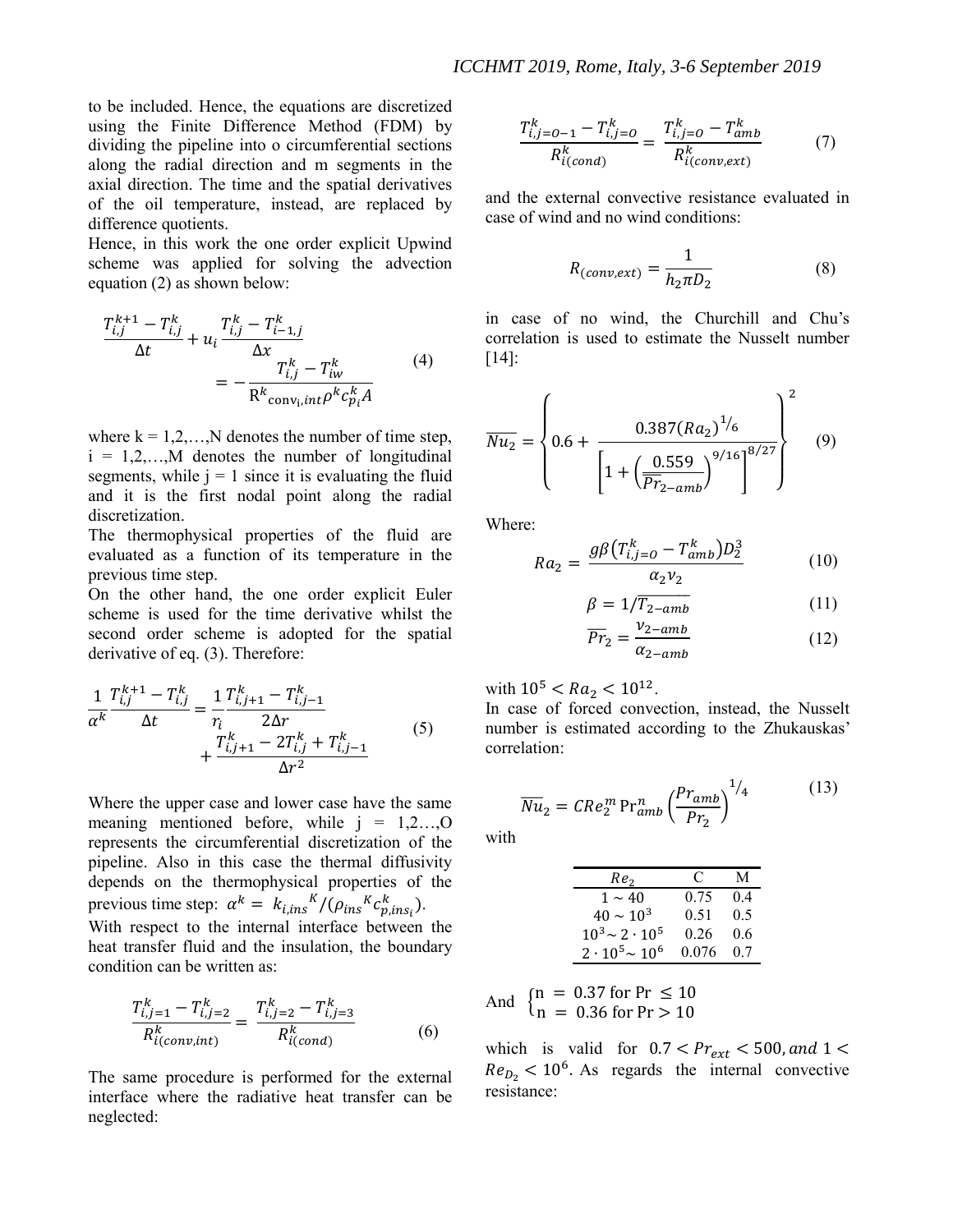$$
R_{(conv, int)} = \frac{1}{h_1 \pi D_1} \tag{14}
$$

where the convective heat transfer coefficient can be written as:

$$
h_1 = \frac{k_{HTF}}{D_1} Nu_1 \tag{15}
$$

In case the HTF regime has a  $Re > 2300$ , the Nusselt number can be expressed according to the Gnielinski's correlation:

$$
Nu_{D_2} = \frac{f_2}{8}(Re_2 - 1000)Pr_1 \frac{p_{r_1}}{1 + 12.7\sqrt{\frac{f_2}{8}}(Pr_1^{2/3} - 1)} \left(\frac{Pr_1}{Pr_2}\right)^{0.11} \tag{16}
$$

where: 
$$
f_2 = (1.82 \log_{10}(Re_2) - 1.64)^{-2}
$$
 (17)

valid for turbulent conditions when  $0.5 < Pr_1 <$ 2000 and  $2300 < Re<sub>2</sub> < 5 \cdot 10<sup>6</sup>$ . On the contrary, when the HTF flow is laminar this value is fixed to 4.36.

Despite the external convective heat transfer coefficient is not negligible, the predominant term of the total thermal resistance is the insulating material which can be calculated as follows:

$$
R_{i,cond} = \frac{\ln\left(\frac{r_{i+1}}{r_i}\right)}{2\pi k_{ins}(T_{r_i})}
$$
(18)

where the thermal conductivity of the mineral wool  $k_{ins}(T)$  is strongly dependent from its temperature as reported in table:

| Table 1     |                      |  |  |
|-------------|----------------------|--|--|
| Temperature | Thermal conductivity |  |  |
|             | (W/m·K)              |  |  |
| 50          | 0.042                |  |  |
| 100         | 0.049                |  |  |
| 150         | 0.059                |  |  |
| 200         | 0.071                |  |  |
| 250         | 0.086                |  |  |
| 300         | 0.105                |  |  |

## **2.2 One dimensional longitudinal model**

With respect to the 1 D longitudinal model, equation 3 previously reported includes also the total thermal resistance towards the ambient while the thermal capacity of the insulation can be neglected. Therefore, the energy balance can be written as:

$$
\frac{T_{i,j}^{k+1} - T_{i,j}^k}{\Delta t} + u_i \frac{T_{i,j}^k - T_{i-1,j}^k}{\Delta x}
$$
\n
$$
= -\frac{T_{i,j}^k - T_{amb}}{(R_{conv_i,ext} + R_{i,cond})\rho^k c_{p_i}^k A}
$$
\n(19)

where  $k = 1, 2, \dots, N$  is the number of time step,  $i =$ 1,2,…,M the number of longitudinal segments while  $i = 1 \forall k$ .

In this case the internal convective resistance has been neglected while the conductive resistance evaluated at the mean temperature between the HTF and the ambient.

### **2.3 One dimensional radial model**

In the 1 D radial model, a linear temperature distribution along the tube length has been assumed. So, the energy balance equation in a single pipeline segment can be written as:  $\overline{a}$ 

$$
\dot{Q}_{in} - \dot{Q}_{out} - \dot{Q}_{loss} = \rho A L c_{pi}^{K} \frac{\partial T}{\partial t}
$$
 (20)

where the first two terms depend on the mean temperature of the pipeline segment. Hence:

$$
\dot{Q}_{in} - \dot{Q}_{out} = 2\dot{m}c_p(T_{in}^k - \overline{T^k})
$$
 (21)

By combining eqs.  $(20)$  and  $(21)$  and using eq  $(5)$  for the internal domain of the insulating material, the governing equation of the 1 D radial model is:

$$
\frac{2\dot{m}c_p(T_{in}^k - \overline{T^k}) - \sqrt{\overline{R^k}}}{R_{(conv, int)}} - \frac{1}{R_{(conv, int)}}
$$
\n
$$
\cdot \frac{(R_{conv, int})^T \overline{T^k} R_{(conv, int)} T_{j=2}^k}{R_{(conv, int)} + R_{cond}}
$$
\n
$$
= \rho A L c_{p_i}^K \frac{\partial \overline{T^k}}{\partial t}
$$
\n(22)

#### **2.4 Lumped model**

In the lumped model a linear temperature distribution of the HTF is assumed as in the case of the radial model since there is not any discretization along the radial direction and all the thermal resistances are included into a single equation: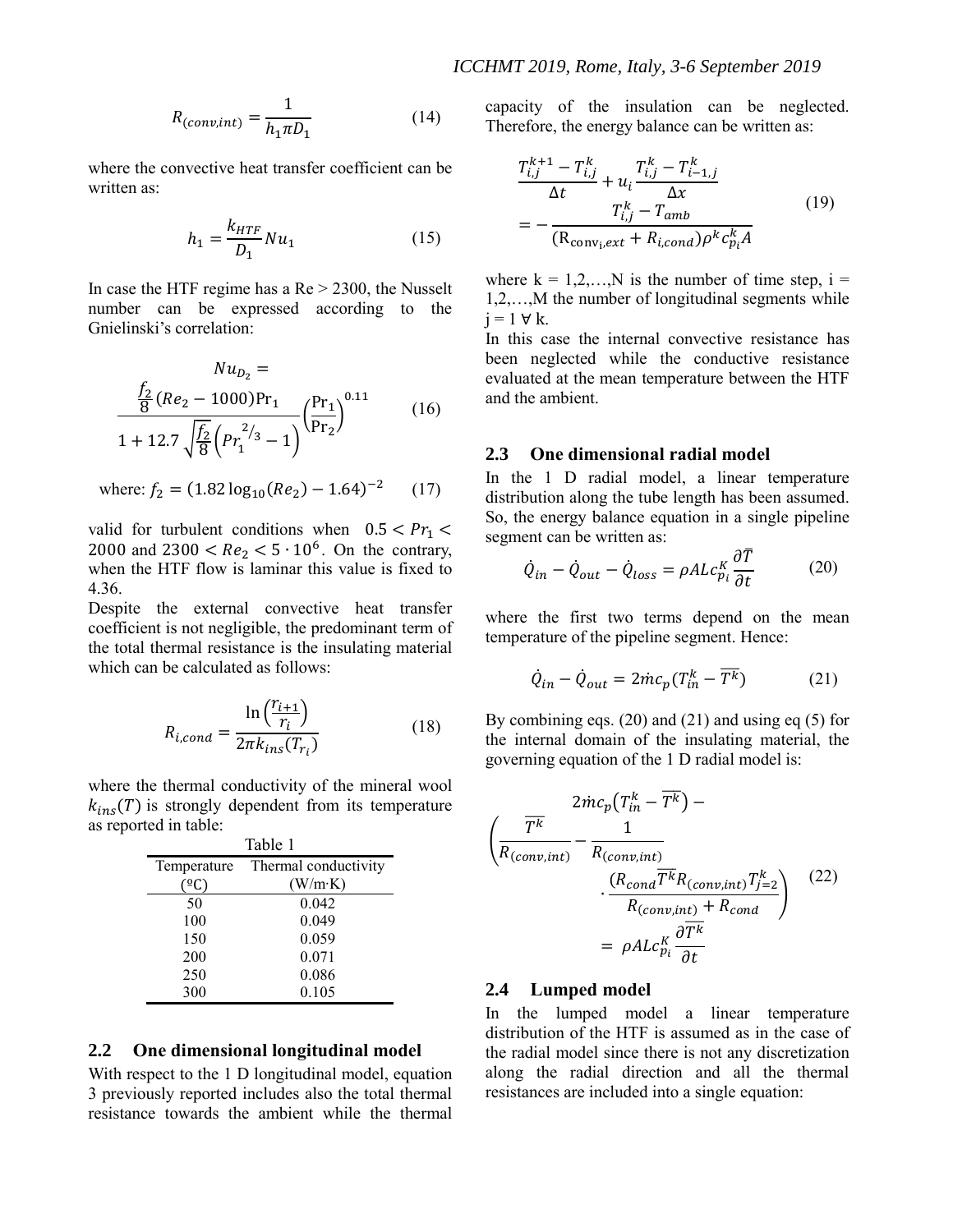$$
2\dot{m}c_p(T_{in}^k - \overline{T^k}) -
$$
\n
$$
\left(2\pi L \frac{\overline{T^k} - T_{amb}}{\frac{1}{k_{ins}} \ln\left(\frac{r_2}{r_1}\right) + \frac{1}{h_2 r_2}}\right) = \rho A L c_p \frac{\partial \overline{T^k}}{\partial t} \qquad (23)
$$

### **2.5 Inlet conditions**

In the above equation the inlet temperature  $T_{in}$  is given at time  $t = 0$ :

$$
T_{in}^k = T_{in}^{k=1} + rr \cdot t \tag{24}
$$

where  $rr$  is the angular coefficient of the temperature ramp.

Both in the 1 D longitudinal model and in the 0 D model the heat capacity of the insulating material is neglected. Eq. (23) is solved analytically obtaining the mean temperature of the HTF in the single cell. Then based on the linear temperature distribution assumed, the outlet temperature is calculated. In the 0 D model, since the term of the equation used for the transport properties has been neglected, a delayed output is introduced. This delay is calculated as:

$$
\Delta t_{del} = L/u \tag{25}
$$

### **3. RESULTS AND DISCUSSION**

The yearly dynamic simulation of the Innova MicroSolar plant has been run aimed at showing the HTF regimes (temperature derivative and flow velocity) inside the pipelines during the operative conditions. Comparing the dynamic response of the plant with the output of the four proposed models, the model accuracy can be assessed in that specific working condition.

The simulation has been carried out for Lleida, Spain, (where the plant is currently being built), and the pipeline model used is the lumped model already available in the Simulink library called Simscape, in this case a single thermal node represents a tube. All the tubes have an internal diameter of 6 cm, 3 cm of insulating material. To avoid redundancy on the results, the fluid regime has been recorded at the outlet of the solar field (12 m long) and the Organic Rankine cycle (5 m long). For both the tubes the derivative of the outlet temperature with respect to time has been calculated as well as the oil flow rate. The simulation time step has been fixed at 10 seconds to better appreciate the variation of these

parameters with time. The results are shown in [Figure 1](#page-5-0) and [Figure 2.](#page-5-1)



<span id="page-5-0"></span>HTF regime in percent of total time, ORC outlet



<span id="page-5-1"></span>HTF regime in percent of total time, LFR outlet

The contour plots depicted in the previous figures address the operating points in a circumscribed region with  $rr < 1$  K/s and  $u > 0.1$  m/s most of the time.

On the basis of the four proposed models, a test with an increasing inlet temperature is carried on: the fluid inside pipeline at an initial temperature 300 K experiences a temperature rise up to 600 K. It has been chosen a tube length of 10 m, with the same internal diameter and insulating material of the Innova plant. A sensitivity analysis is accomplished by means of the variation of the temperature ramp slope and of the HTF velocity, an example is depicted in [Figure 3.](#page-6-0)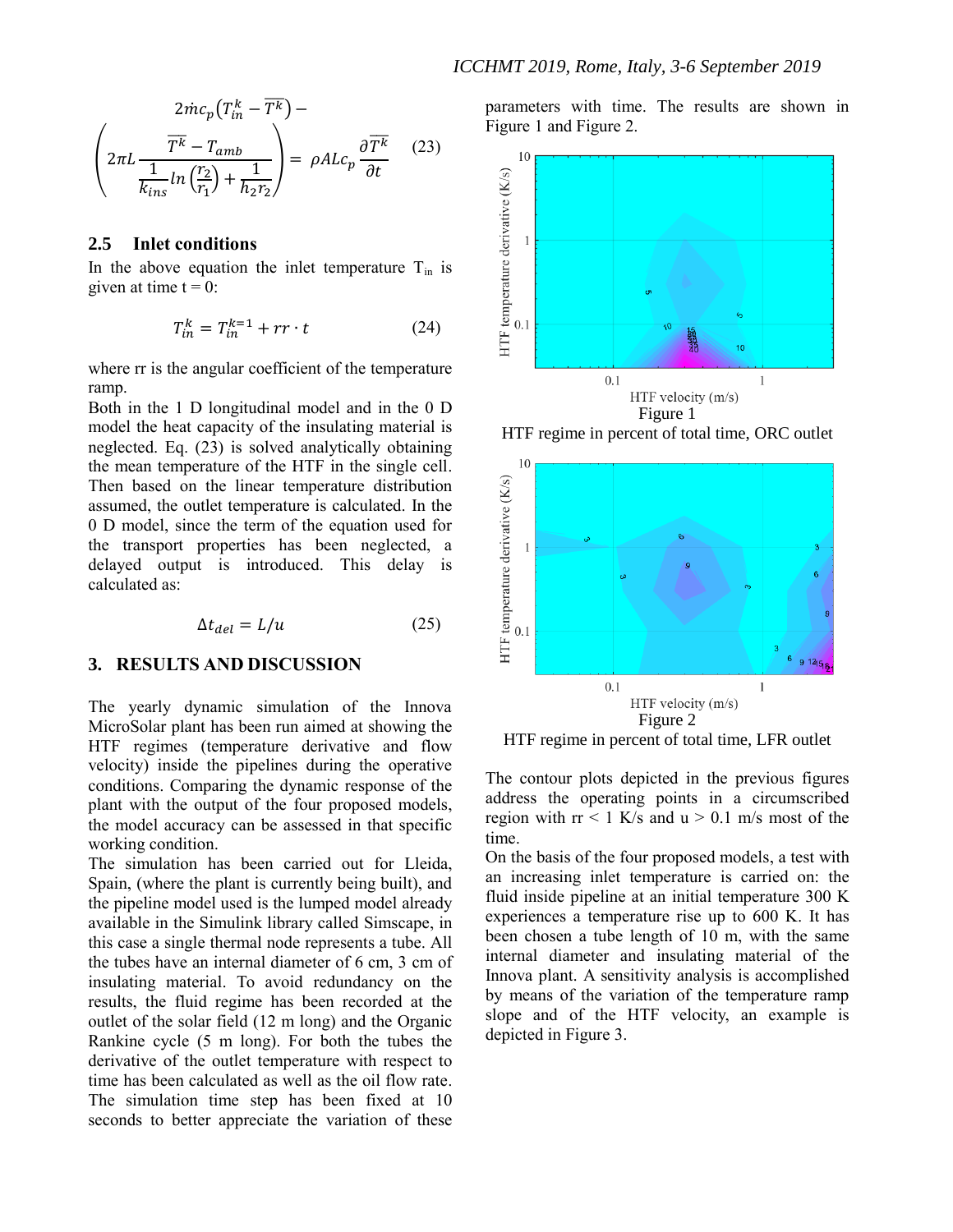

<span id="page-6-0"></span>Response time test of the four models

It is worth to notice that the linear approximation of the temperature profile along the pipe length leads to an unphysical decrement of the outlet temperature during the initial transitory for the 0 D and the radial model. As expected, this is more relevant with low flow rated and strong slope of the inlet temperature, when the temperature gradient along the axial direction is higher. On the basis of the results attained by the 2 D model, the deviations of the others models can be evaluated. The good accuracy of the 1 D model is shown in [Figure 4](#page-6-1) . The effect of the radial discretization becomes negligible above 0.1 m/s for any rr.



<span id="page-6-1"></span>Relative error in the 1 D longitudinal model





The lumped model exhibits good accuracy when the axial gradient is low, that is when the temperature ramp is not steep and/or the fluid has a high velocity, as shown in [Figure 6.](#page-6-2)



<span id="page-6-2"></span>Relative error in the 0 D model

Summarizing, into the operative range of the Innova plant with  $rr < 1$  K/s and  $u > 0.1$  m/s, the only model whose output does not agree with the most detailed one is the lumped version, while the 1 D radial model can lead to not physical values during changing temperature derivative. Furthermore, the latter one has no advantage in terms of CPU time respect to the 1 D longitudinal model, as shown in [Figure 7.](#page-7-0)